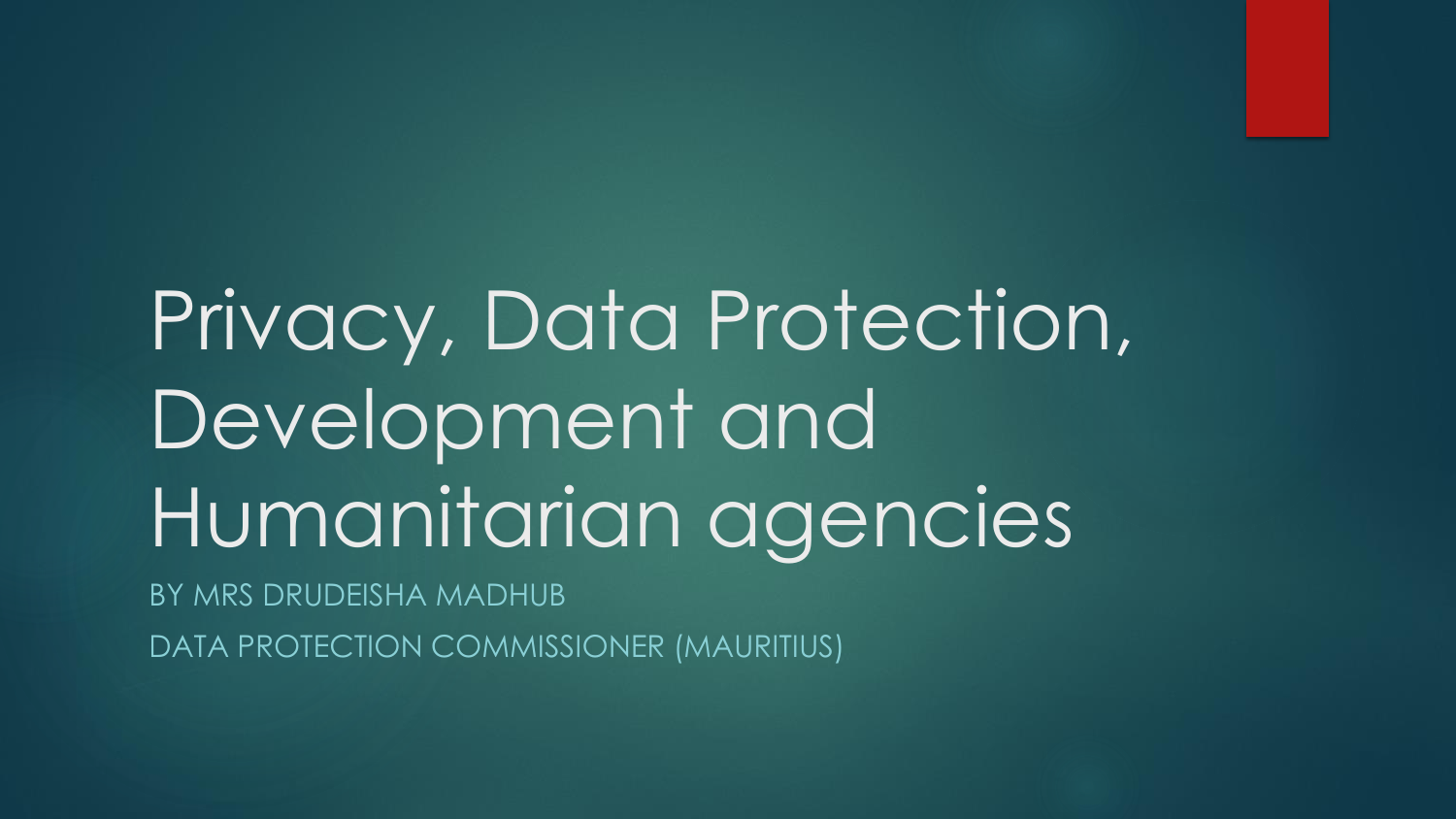#### Introduction

**Indem European Court of Human** Rights has eschewed the definition of privacy, stating: "The Court does not consider it possible or necessary to attempt an exhaustive definition of the notion of 'private life'." An important issue for Internet privacy in general is the precise relationship between privacy and data protection or, to put it differently, the extent to which data protection principles find

protection as part of the established human right to privacy. It is clear that the two issues are different and that data protection is not entirely subsumed into the concept of privacy. However, important data protection principles can be derived directly from the human right to privacy, and this finds support in international jurisprudence.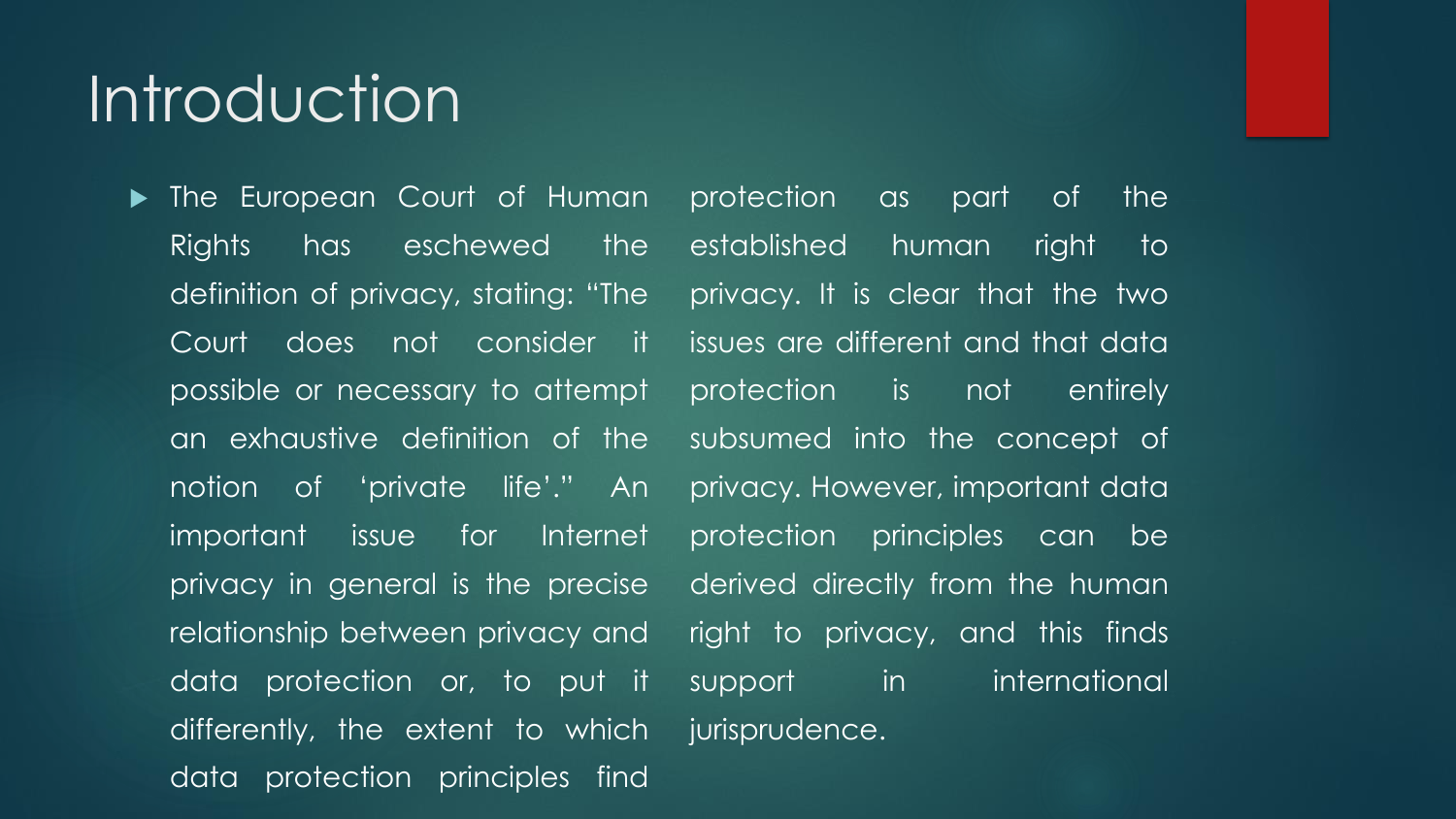#### **Introduction**

**Data** protection is the systematic application of a set numbers amongst others.of institutional, technical and physical safeguards that preserve the right to privacy with respect to the **collection**, **storage**, **use, disclosure** and **disposal** of personal data.

**Personal data includes all** information that can be used to identify data subjects such as

name, address, telephone

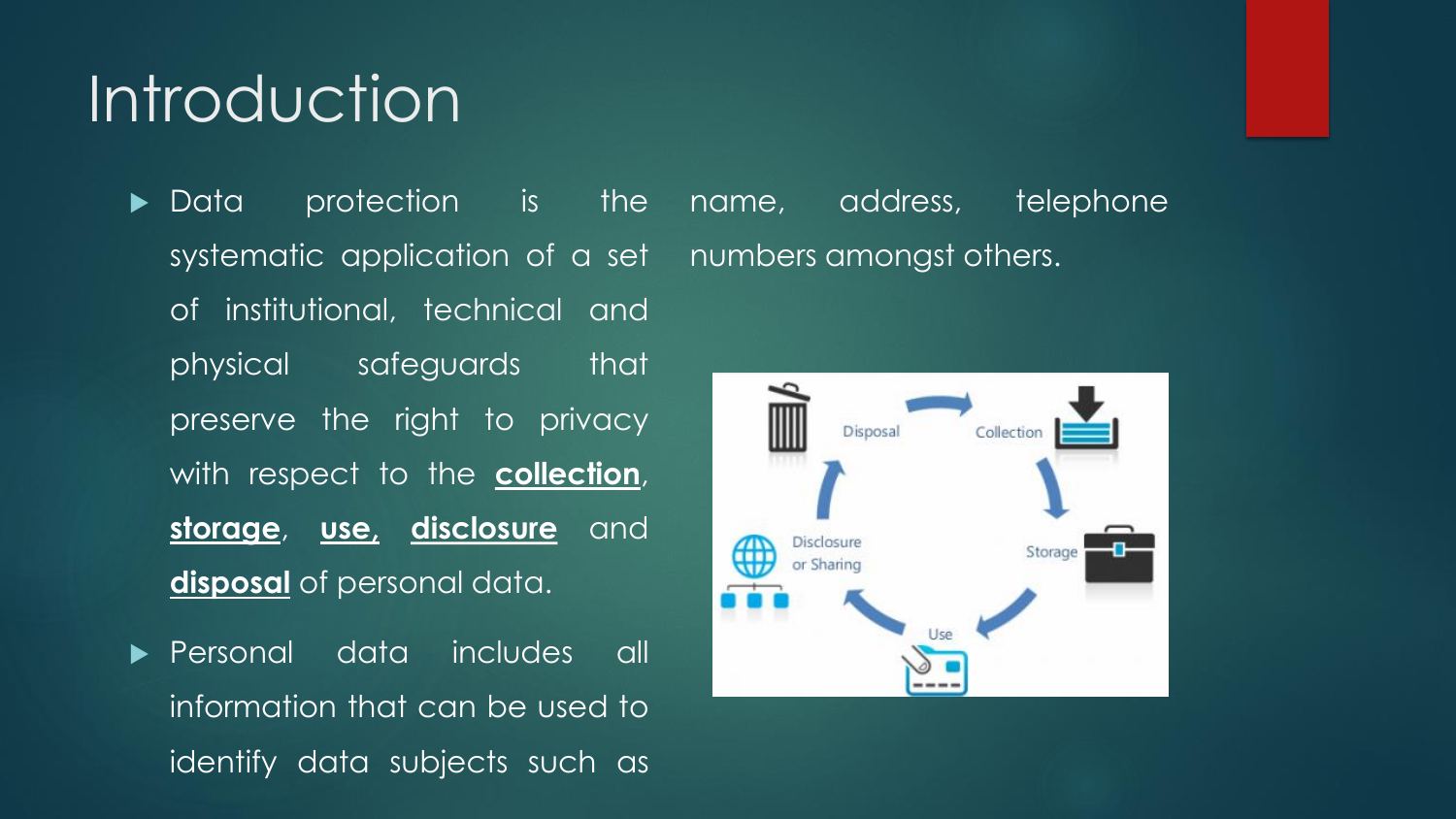Humanitarian and other international organisations in the developing world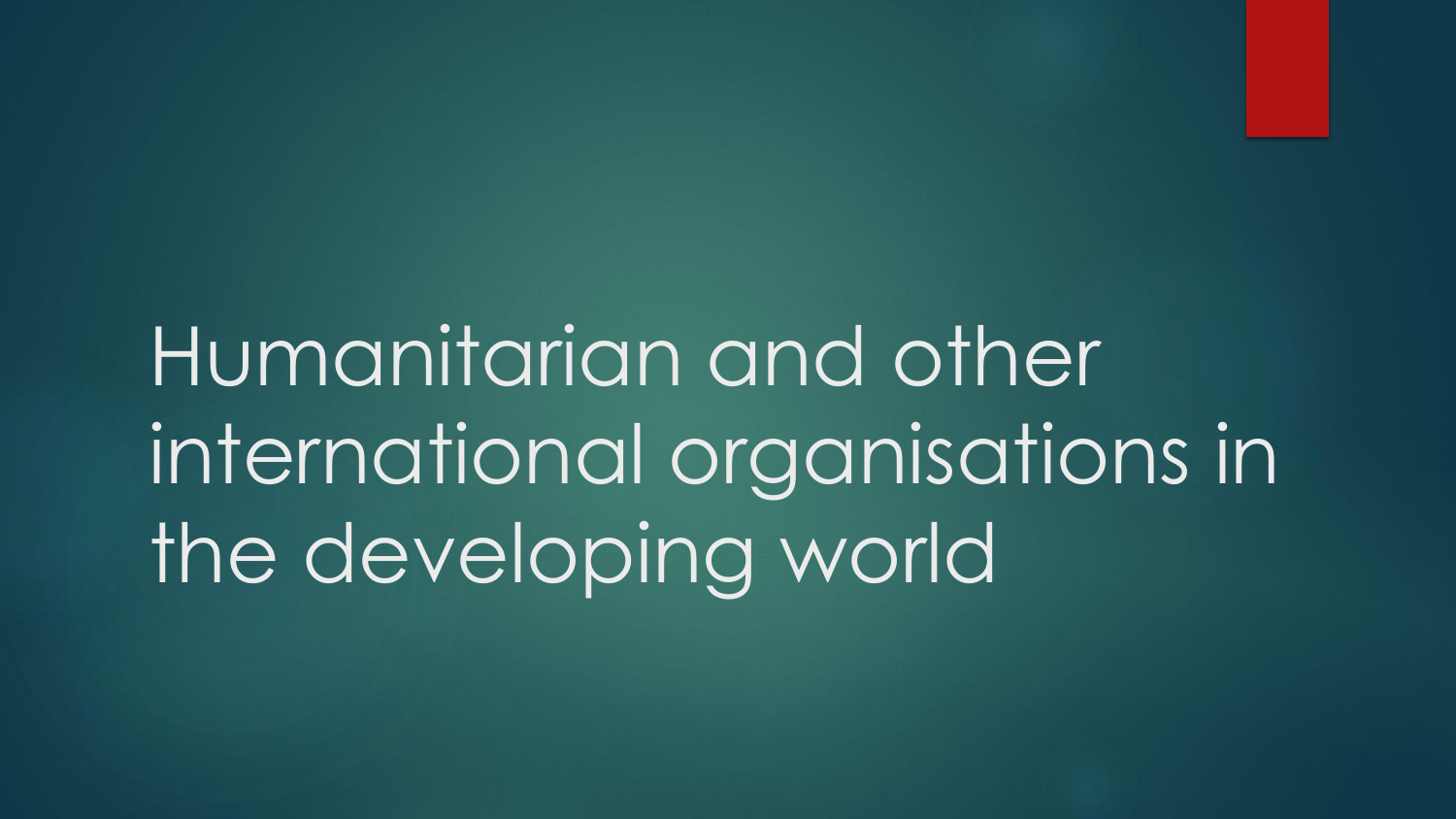#### Collection of Personal data

- Humanitarian and development-oriented organisations collect a wealth of personal data from name and location to detailed medical information. Some of this data is collected without an assessment of whether it is really required to achieve the programme's objectives or whether its collection might put beneficiaries at risk, now or in the future.
- In some situations, even collecting the most basic information is risky. For instance, the use of mobile phone networks to transmit information is a practice that is particularly problematic, as networks may be subject vulnerable to interference or state surveillance.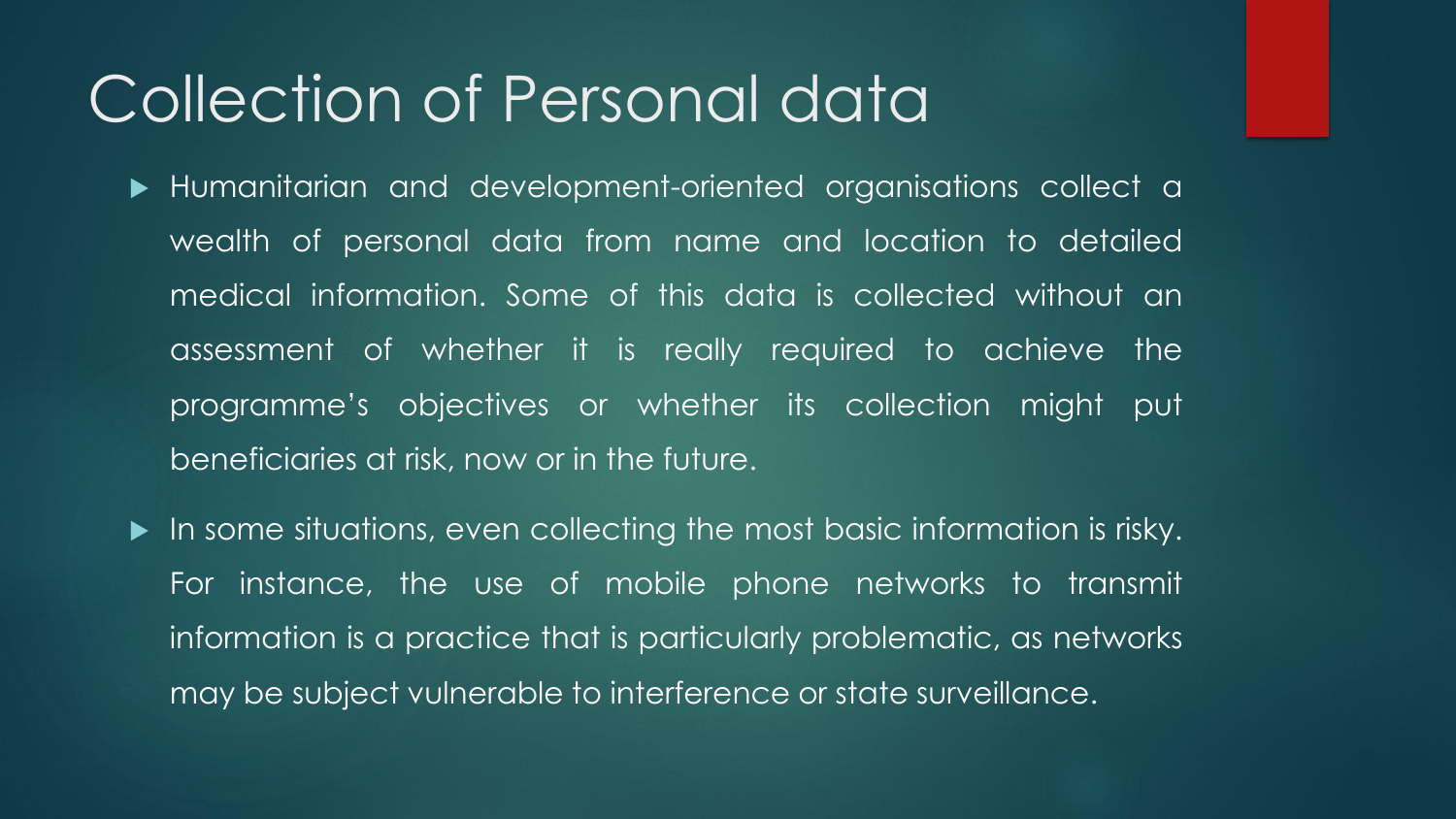#### Issues

 Some humanitarian and development-oriented organisations may willingly pass beneficiary information on to donors or other third parties, such as commercial partners, without a clear knowledge of what that information may be used for.

 For example: A family receiving food aid might consent to giving information about their circumstances to an aid organisation, but not know that the data is later going to be used for commercial exploitation or other purposes.

 In passing on information to state actors, meanwhile, humanitarian and development-oriented organisations may unwittingly facilitate state surveillance, adding pieces to the jigsaw of information that allows a state to track and monitor an individual's life.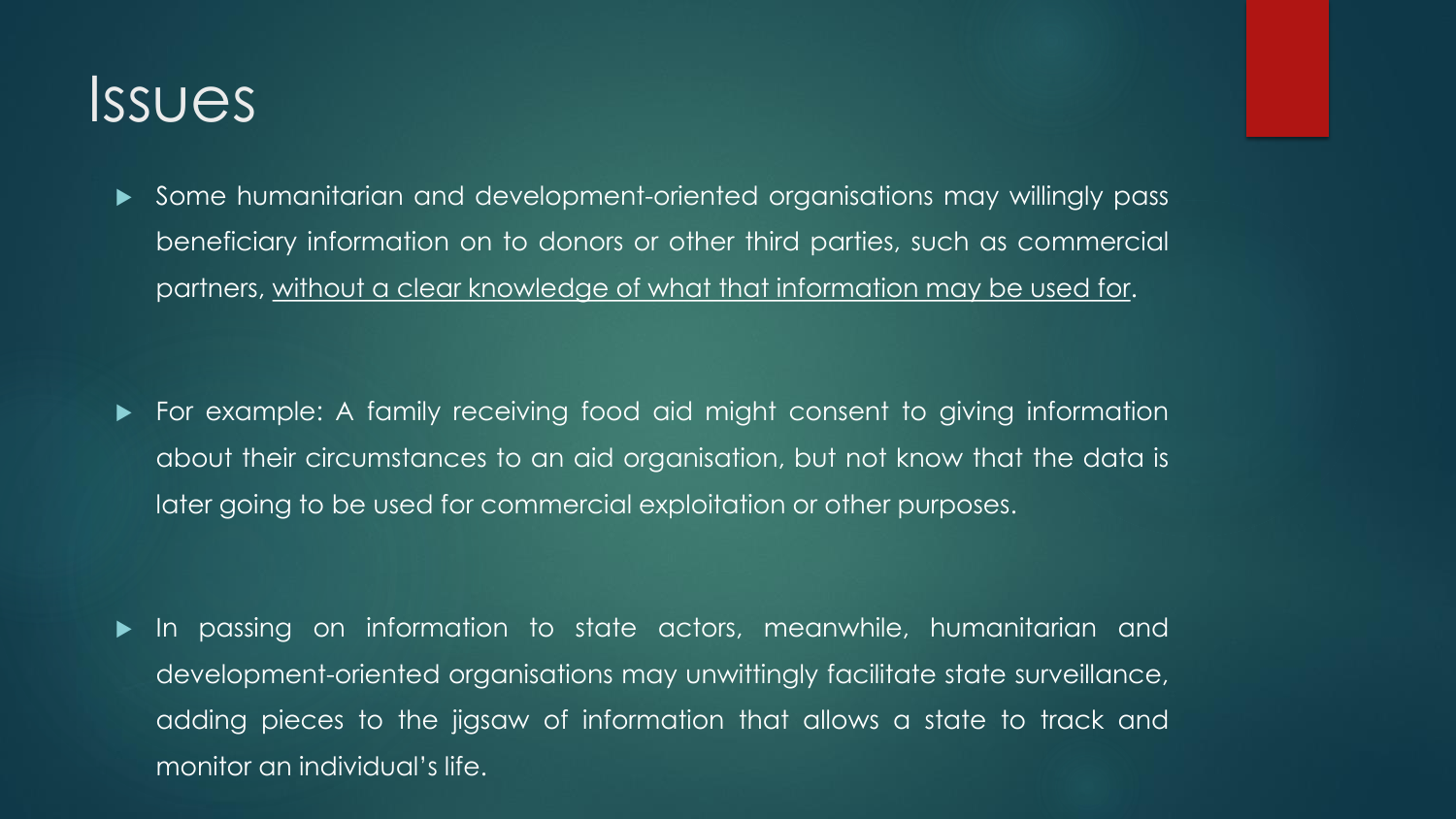#### Issues

 **Leaks of personal data have potential to result in individuals being targeted for violence or harassment**, due to ethnicity, religion, medical history, or just because they have received aid or worked with international organisations. This is a major concern for aid agencies, whose mandate is to uphold the humanitarian principle of 'do no harm'. Risks to the protection of beneficiary data are faced at every stage.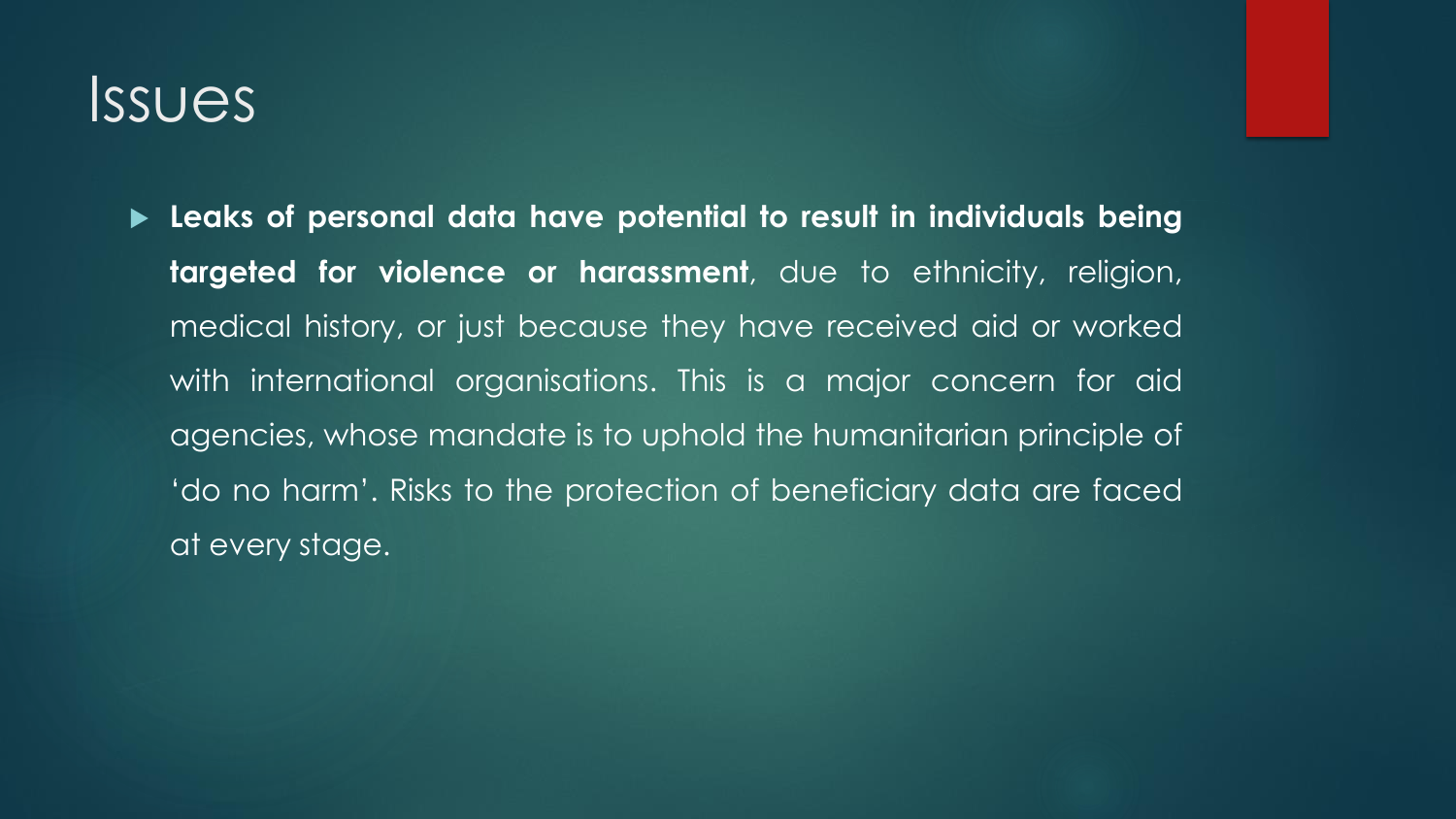## Existing efforts to protect beneficiary information

- There are increasing efforts in the humanitarian and development-oriented communities to improve practices regarding beneficiary data protection.
	- The most developed standards come from the International Committee of the Red Cross whose *[Professional standards for Protection Work](http://www.icrc.org/eng/assets/files/other/icrc-002-0999.pdf)* carried out by humanitarian and human rights actors in armed conflict and other situations of violence contain statements such as, "protection actors seeking information bear the responsibility to assess threats to the persons providing information, and to take necessary measures to avoid negative consequences for those from whom they are seeking information."
	- A recent report by the New America Foundation, *Dialing Down Risks: Mobile Privacy and Information Security in Global Development Projects* proposes principles for promoting privacy in the context of the use of mobile phones.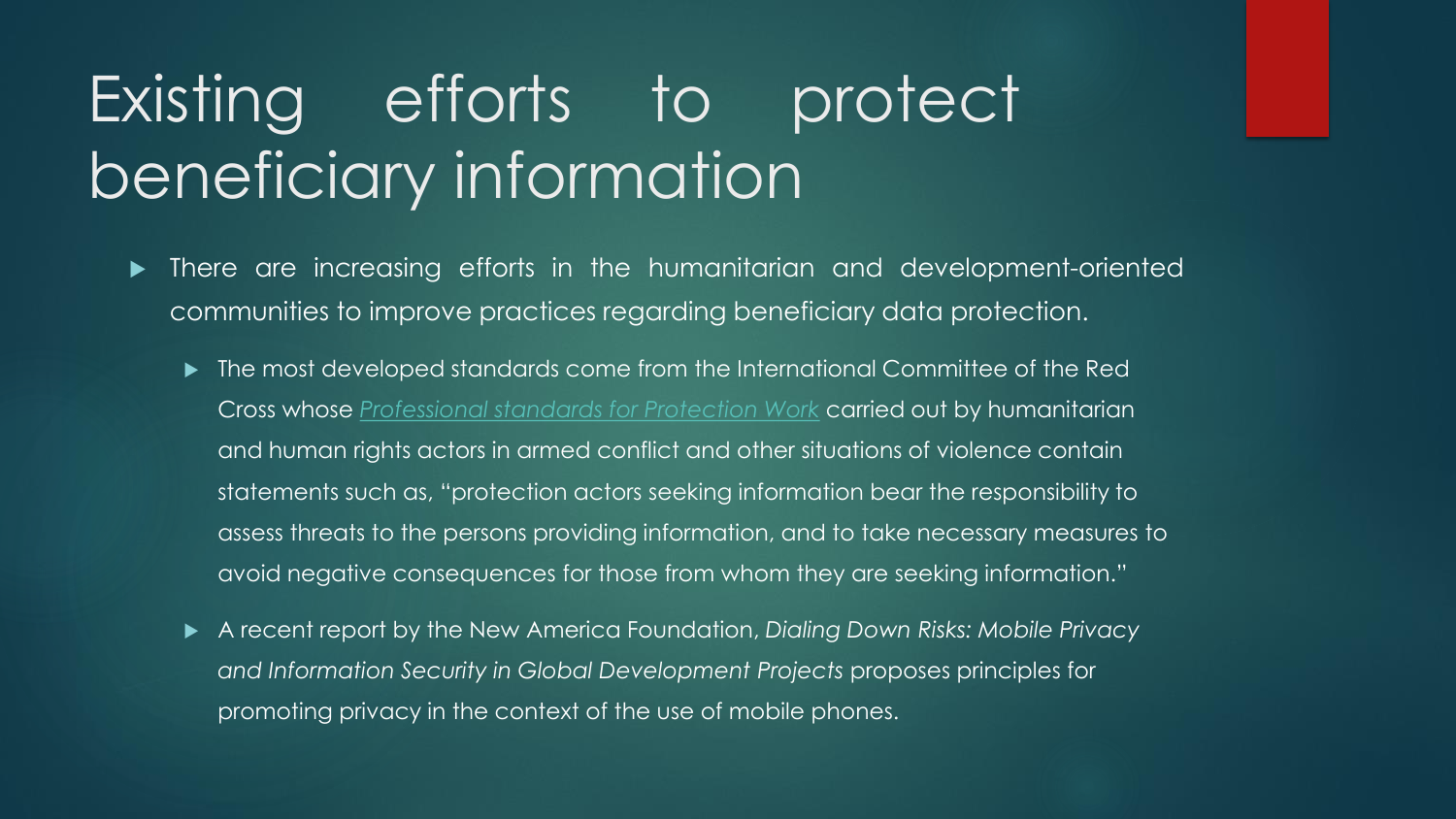## Existing efforts to protect beneficiary information

- A consortium of non-governmental organisations, led by the Cash Learning [Partnership,](http://www.cashlearning.org/) is working to develop guidelines around protecting beneficiary data in e-transfer programmes.
- ▶ The UN Refugee Agency, UNHRC, and the World Food Programme are known to be developing internal guidance around beneficiary data protection.

**There have also been [industry-driven](http://www.gsma.com/mobilefordevelopment/wp-content/uploads/2013/02/Towards-a-Code-of-Conduct-SMS-Guidelines.pdf) initiatives, such as the Guidelines for the Use of** SMS in Natural Disasters, produced by the GSMA, an influential association of mobile operators. These guidelines recognise the importance of keeping text messages confidential and hosted on a secure platform, as well as the need to obtain consent before transferring personal data to third parties.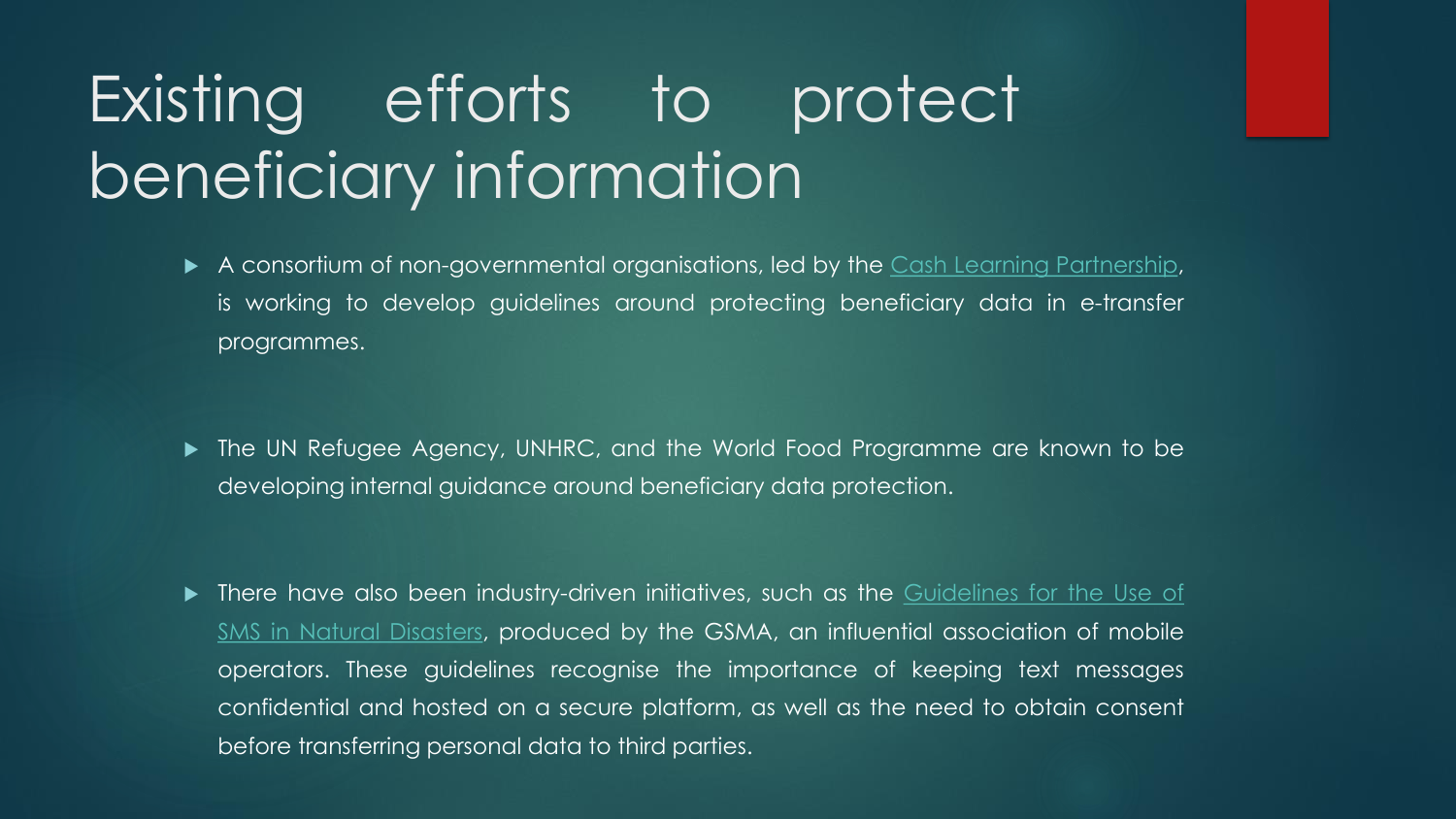E-transfers and their associated risks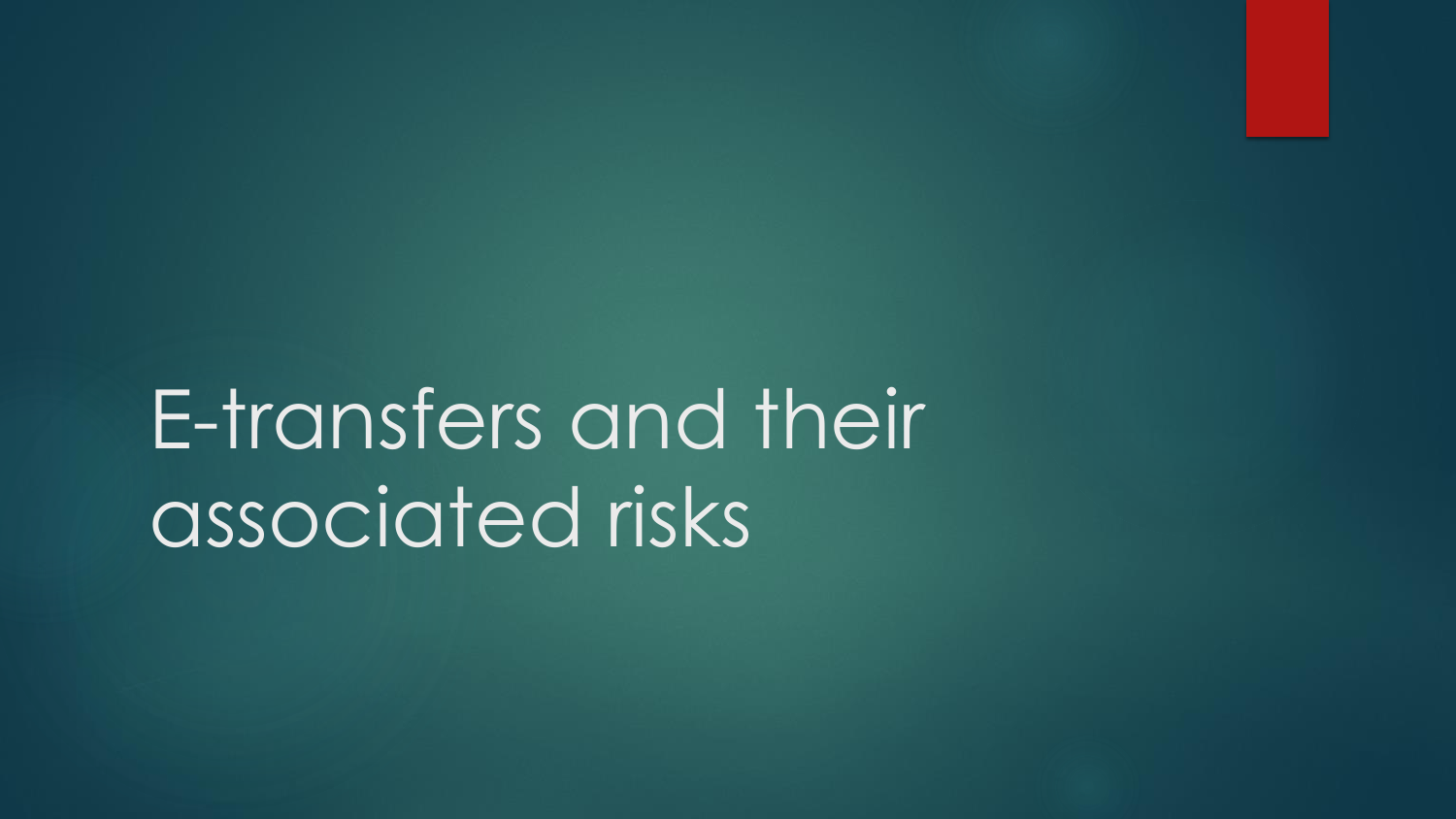• Where feasible and appropriate to the context, e-transfer technology is increasingly being adopted by aid agencies, which can allow programmes to reach affected populations at a large scale and in hardto-reach environments.

It is the adoption of e-transfer technology, and digital technology more generally on programmes, that is driving an increasing realisation within the humanitarian sector of the **privacy risks** associated with the collection, use, storage, sharing and disposal of beneficiary data. A failure to understand or mitigate these new threats throughout the programme cycle can put people at risk and undermine the trust that humanitarian organisations require in order to do their work.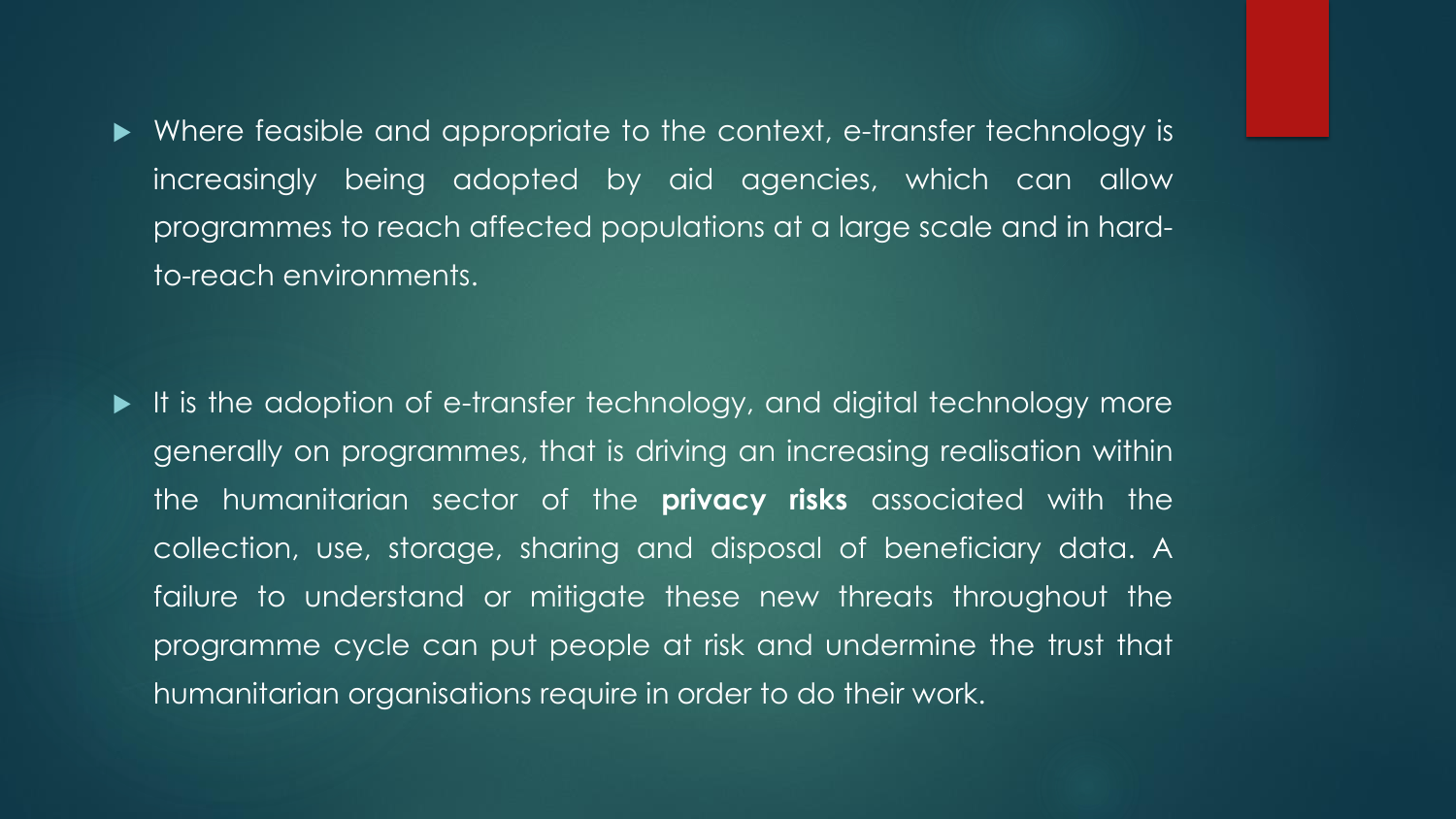## Types of Transfers

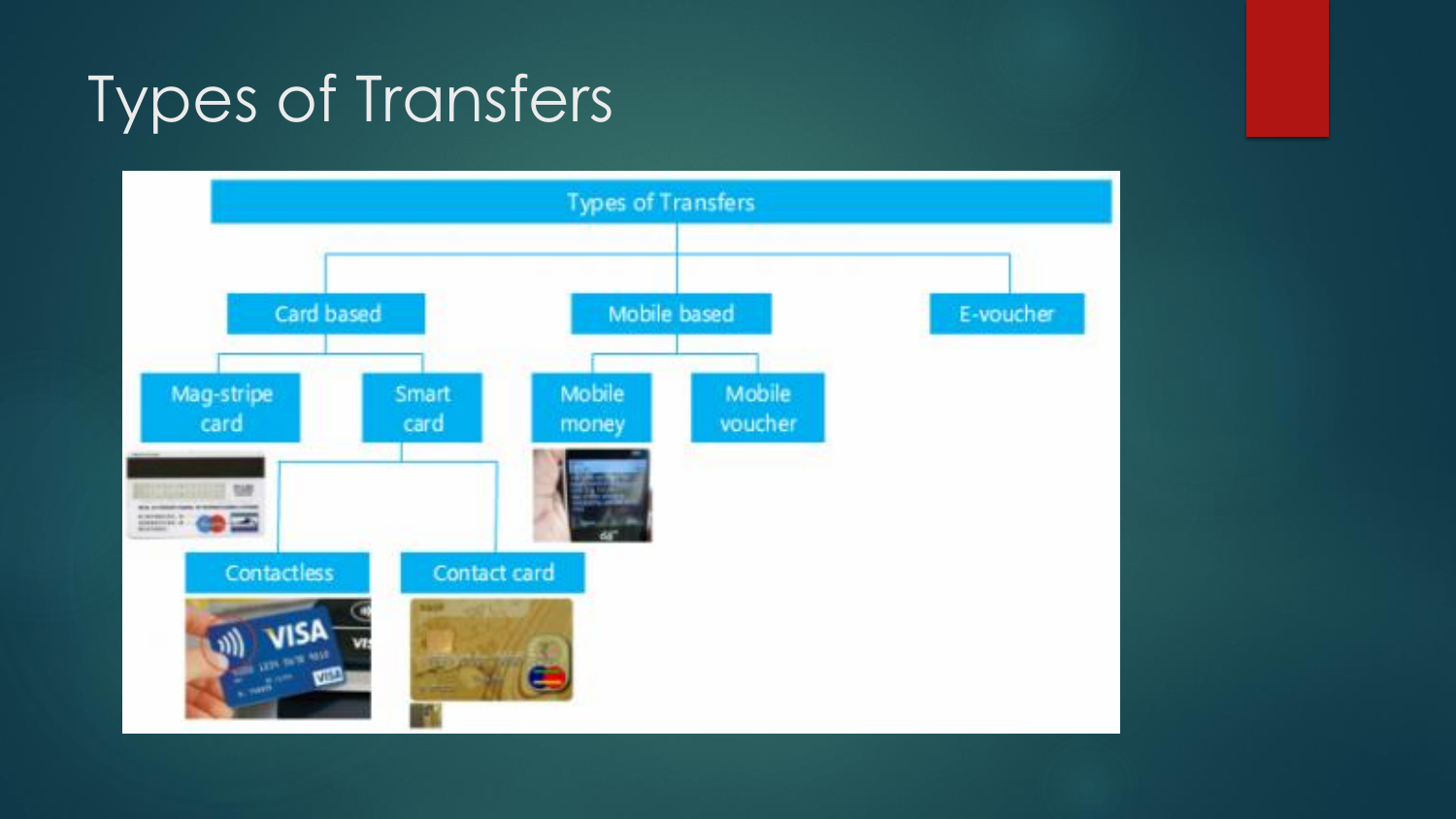- E-transfer programmes begin with the **collection** of personal data from beneficiaries for example, on some e-transfer systems, client ID is verified using biometric data and this requires the collection of highly personal data from beneficiaries such as photos, finger prints and retina scans.
- Once collected this information is **stored** by the agency and will be **used** by the agency to prepare beneficiary lists. The data may be **shared** with partner agencies and wider stakeholders including for example, national governments administering social protection programmes , or potentially with donors who are funding the intervention. This raises a number of risk factors to be considered, for example:
	- *Who within the agency is collecting this personal information?*
	- *How is it being collected?*
	- *How and where is this data being stored?*
	- *Who has access to the data?*
	- How is it being shared with partners and other stakeholders? What is being shared? How are partners storing and *using this data?*
	- *How is all of this being communicated to beneficiaries and their consent obtained?*
	- *How long will the data be kept for and what will happen to it afterwards?*
	- *If the programme scales up – Can the data management system cope and maintain its integrity?*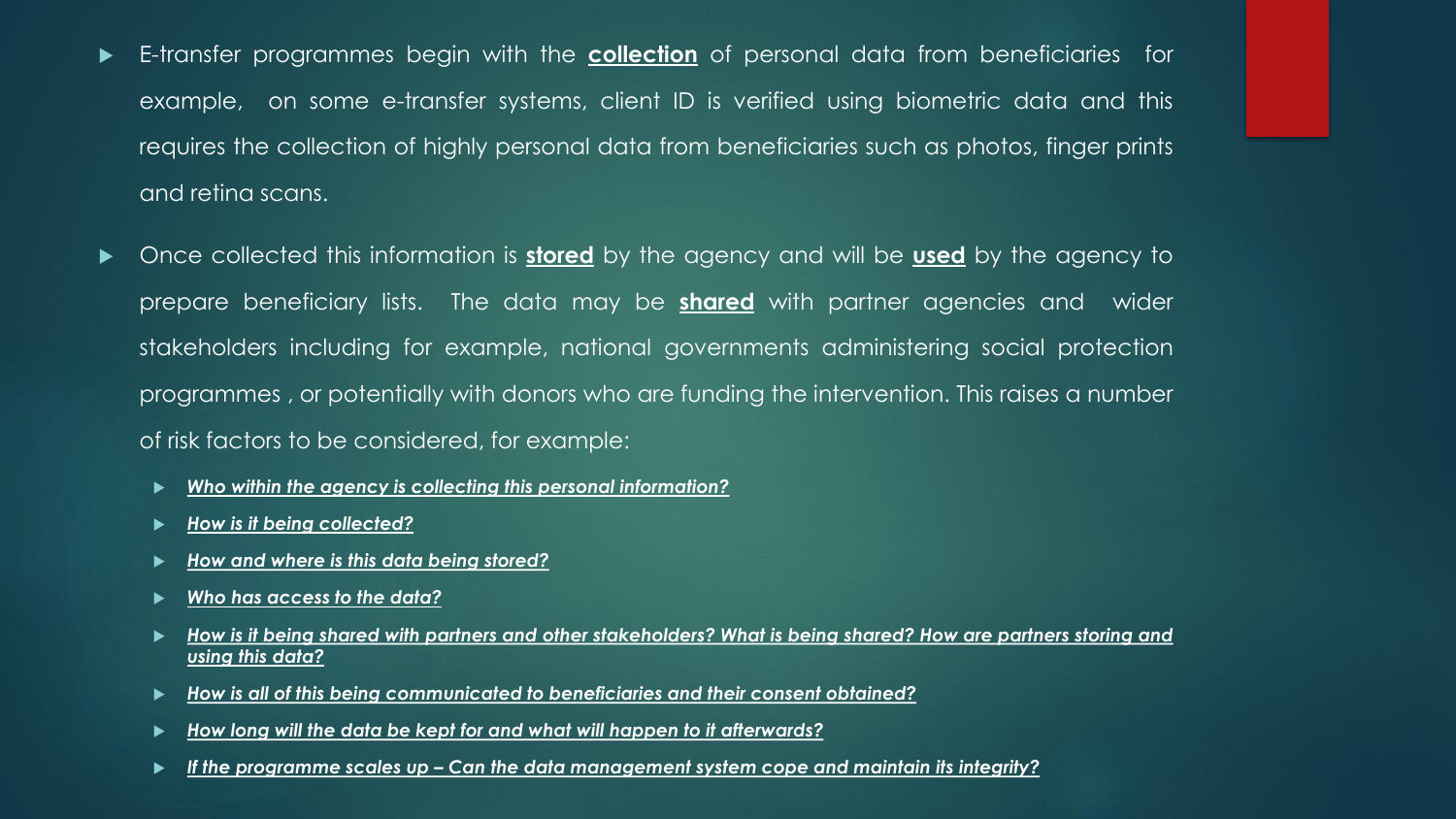#### Good Practice

- $\blacktriangleright$  There are several good practice approaches agencies can put in place to overcome some of the challenges associated with protecting beneficiary data on e-transfer programmes.
- Many organisations are taking the following approach, that can be seen as emerging good practice in finding solutions pertinent to specific programme locations:
	- ► Getting a better understanding of the importance of ensuring beneficiary privacy and the implications of not doing so.
	- Understanding what constitutes their due diligence in this regard. What are the core principles that they should be adhering to? What is the overriding Government policy on data management?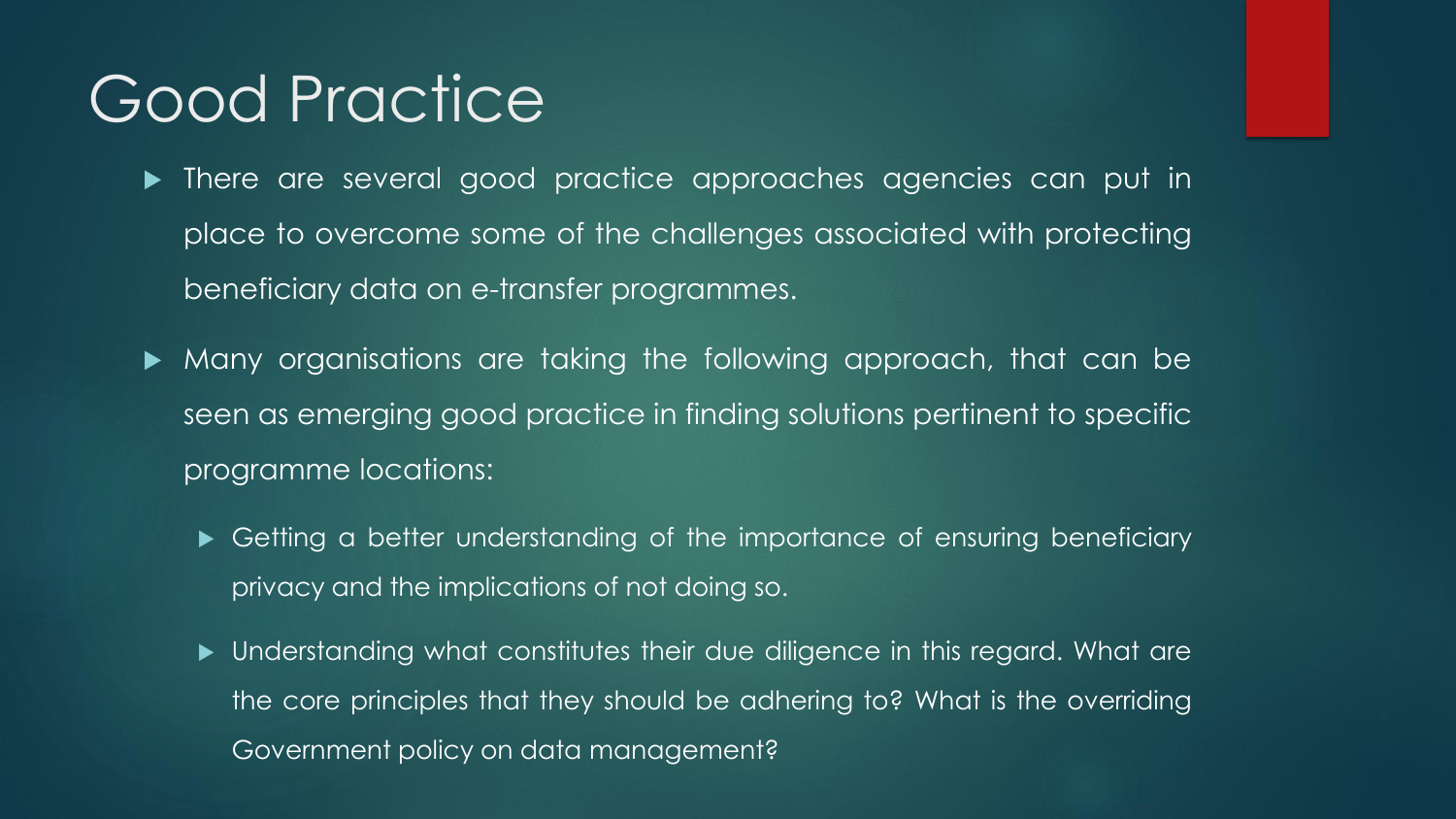#### Good Practice

- Either as part of preparedness measures or following response analysis, organisations are undertaking risk analysis to gain a better understanding of the data protection risks and related implications for the specific programme context. This includes considering: size and scale of the planned programme, beneficiary profile and vulnerabilities, location, duration, cash assistance amount, delivery mechanism and wider legislation (including: host country, donor country, third party policies).
- ▶ Considering their mandates and the contexts in which they operate, public and private sector organisations are applying these risk analysis techniques to the project and data management cycles, and developing organisationally relevant documents.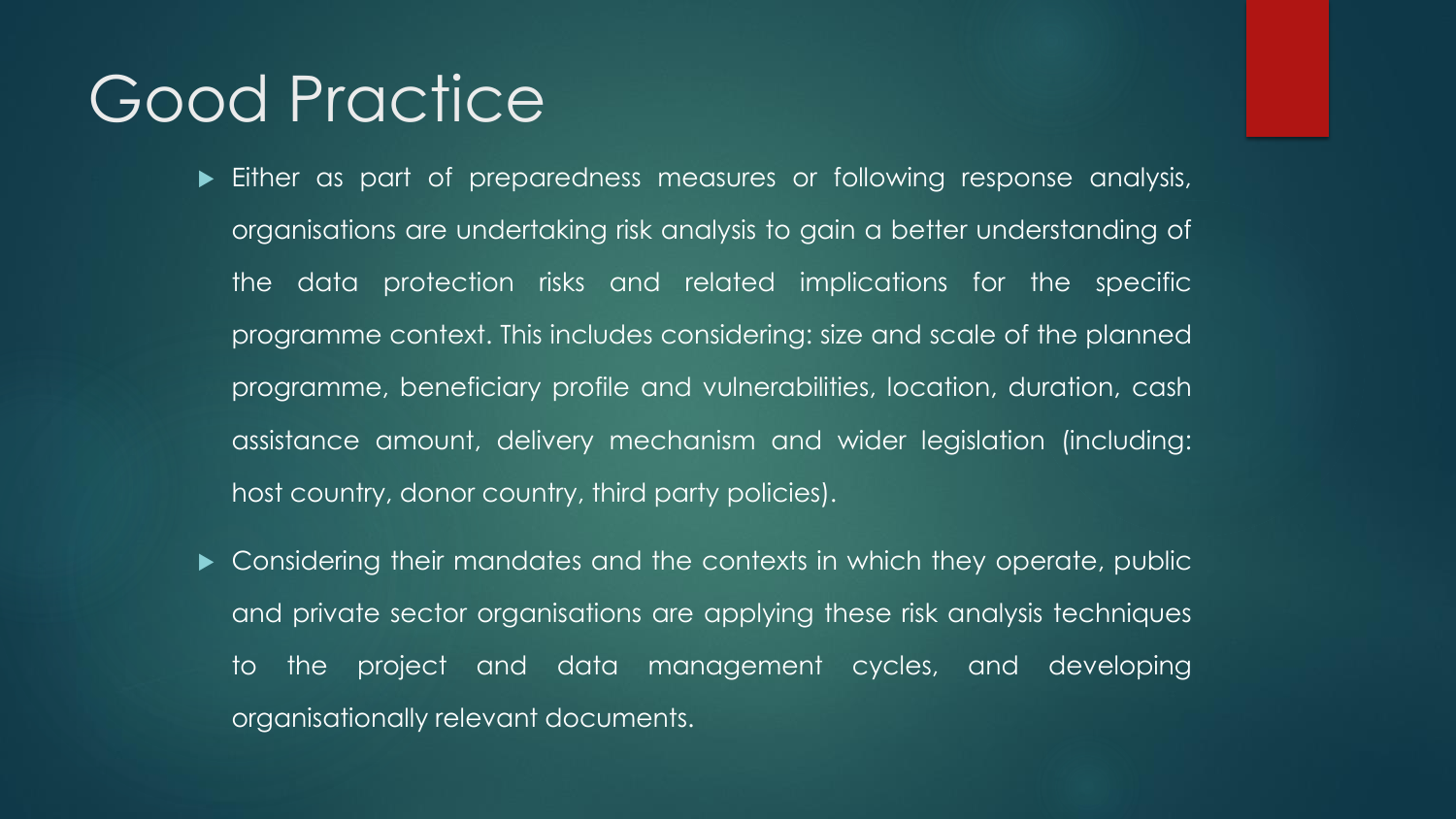# Digital identity registration and biometrics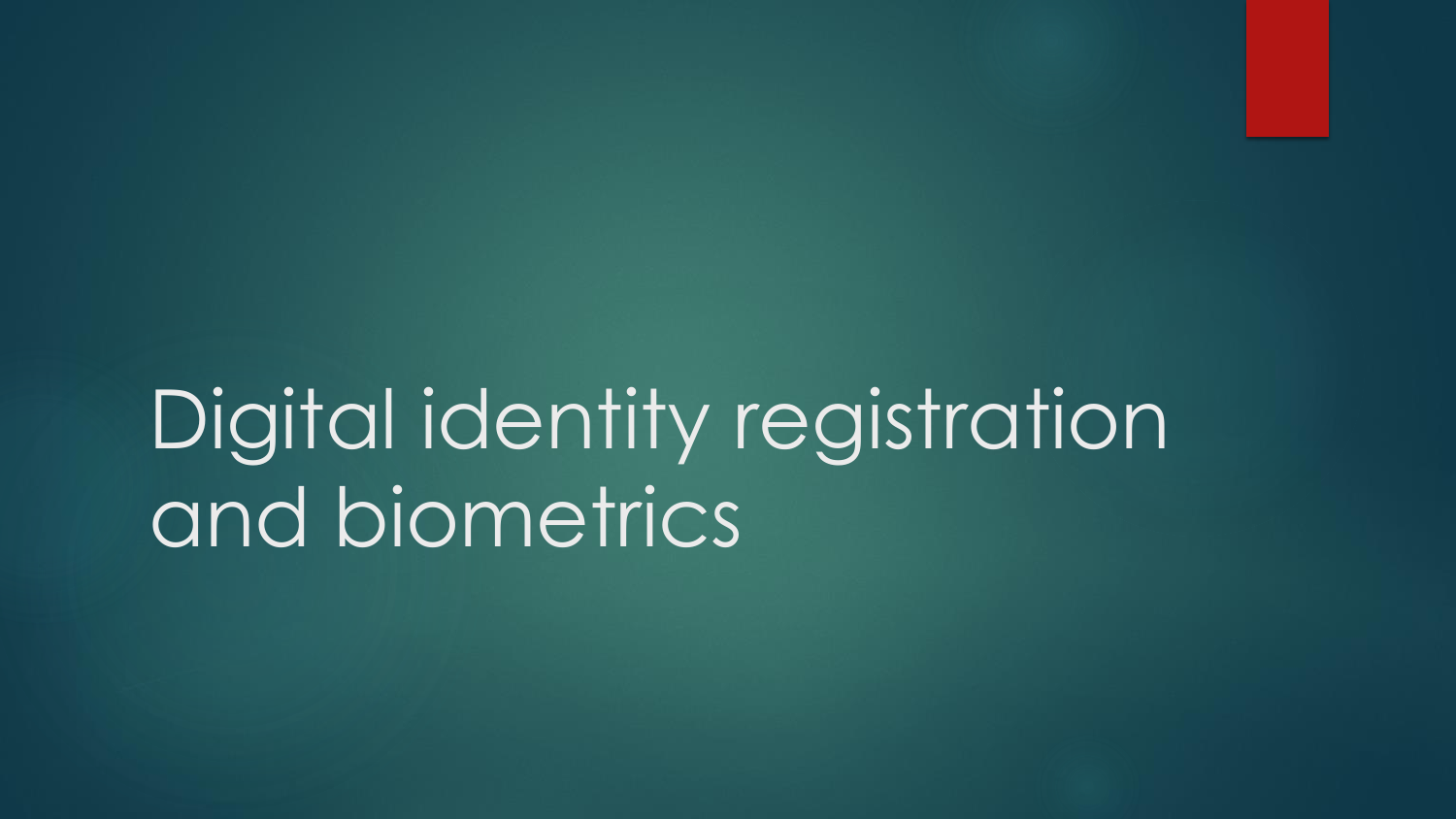**Fight** Technologies are changing the impact and importance of identity registration in two ways: first, they are enabling the digitisation and centralisation of personal information, its use across government services, and the continual checking of identity. Second, technological advancements have facilitated the capture, processing and retention of biometrics, physical traits of individuals including fingerprints, facial scans, iris scans, or even DNA.

 One of the predominant reasons why digital identification systems, particularly those containing biometrics, have faced resistance in developed countries is the potential for scope creep: once collected, biometrics can be re-used for a variety of other purposes. Therefore, a system that is designed for the purpose of disbursing aid and entitlement services will soon be used for verifying citizenship and age, and biometrics may be checked and compared with those for policing purposes.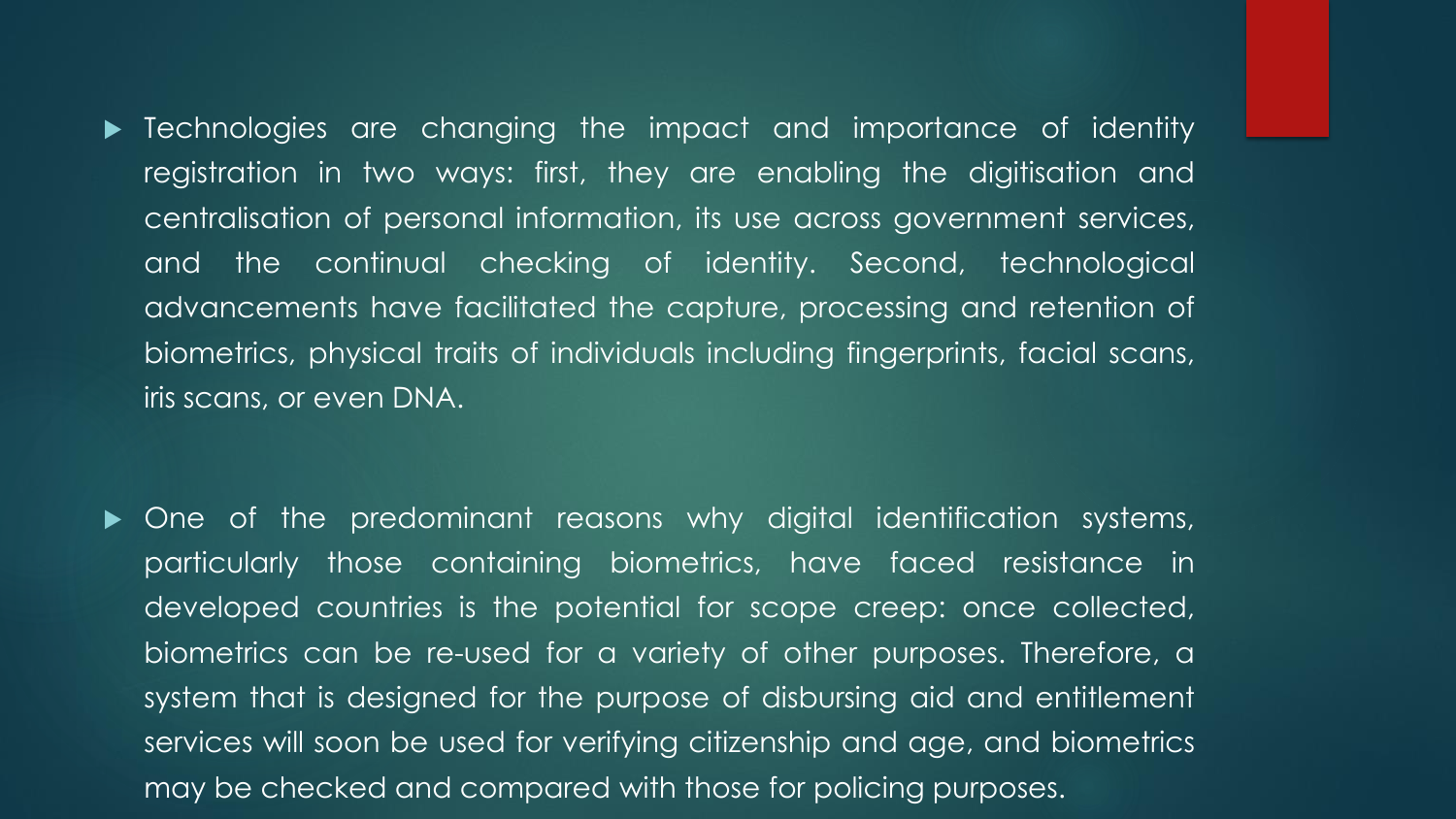# Privacy Impact Assessment (PIA)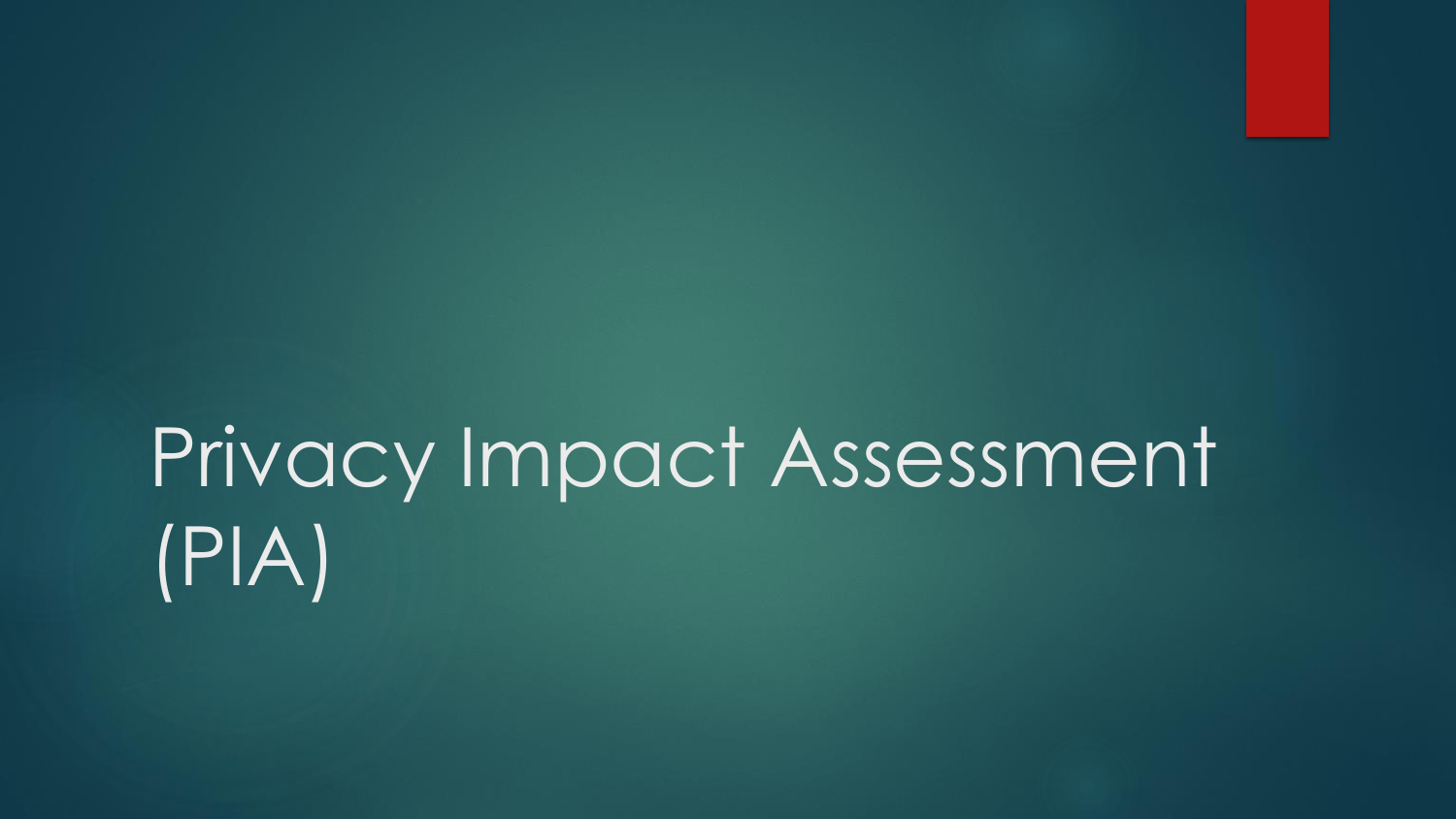$\blacktriangleright$  Privacy is not a privilege – a comfort that desperate people should have to give up. It is a fundamental human right, enshrined in the United Nations Universal [Declaration](http://www.un.org/en/universal-declaration-human-rights/) of Human Rights.

**Though some IGOs are exempt from these requirements, such** organizations must strive to implement best practices with regard to privacy, ethics, and data protection.

▶ The first step is to carry out a Privacy Impact Assessment (PIA). A PIA is a tool used to identify, analyse, and mitigate privacy risks arising from technological systems or processes.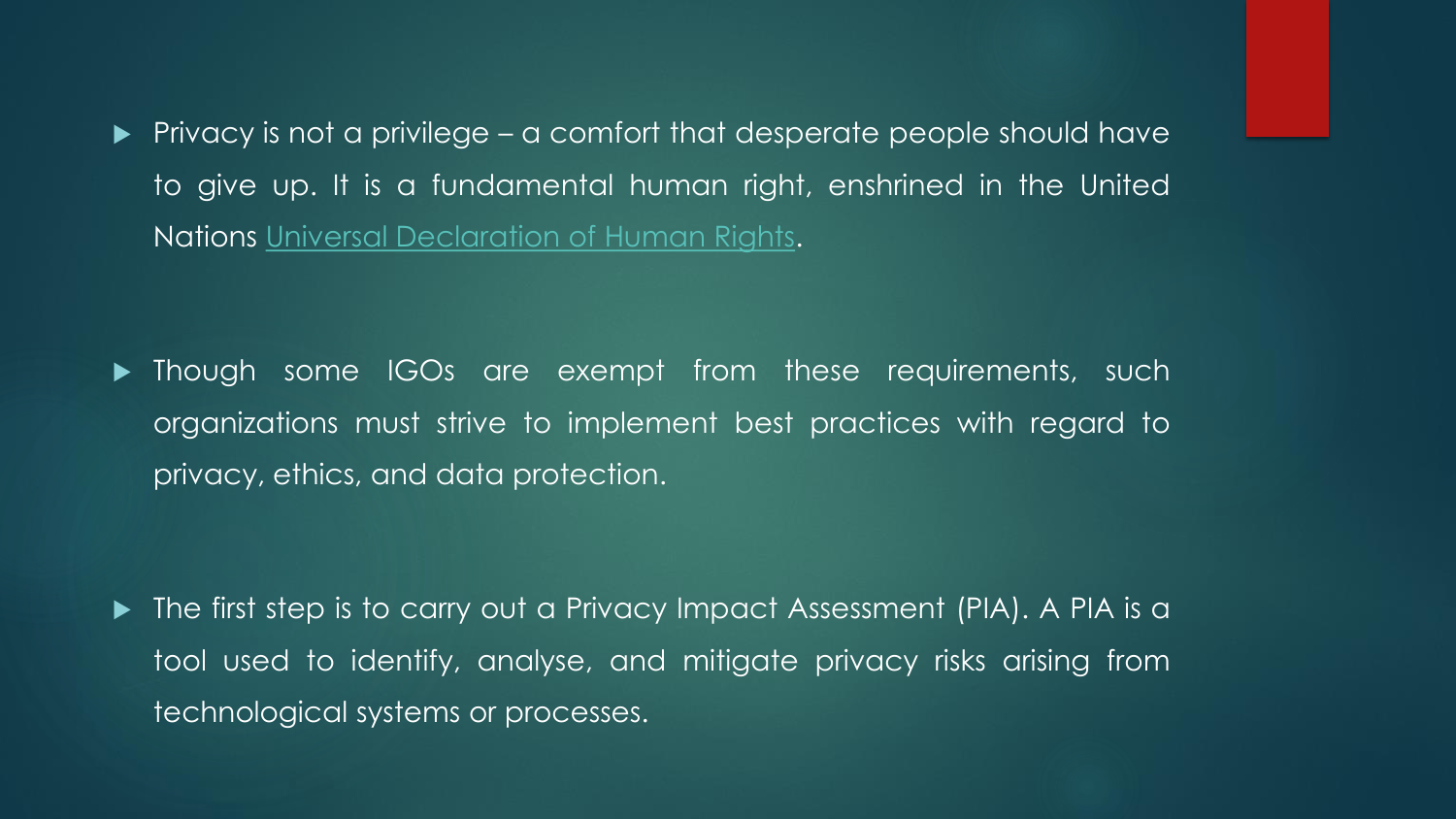- **The PIA help organisations to:** 
	- $\blacktriangleright$  consider the types of personal data they are processing;
	- reduce the risk of harm to individuals through the misuse of their personal information;
	- ▶ design more efficient and effective processes for handling personal data; and
	- question whether it is necessary to process personal data to provide a service or deliver a project.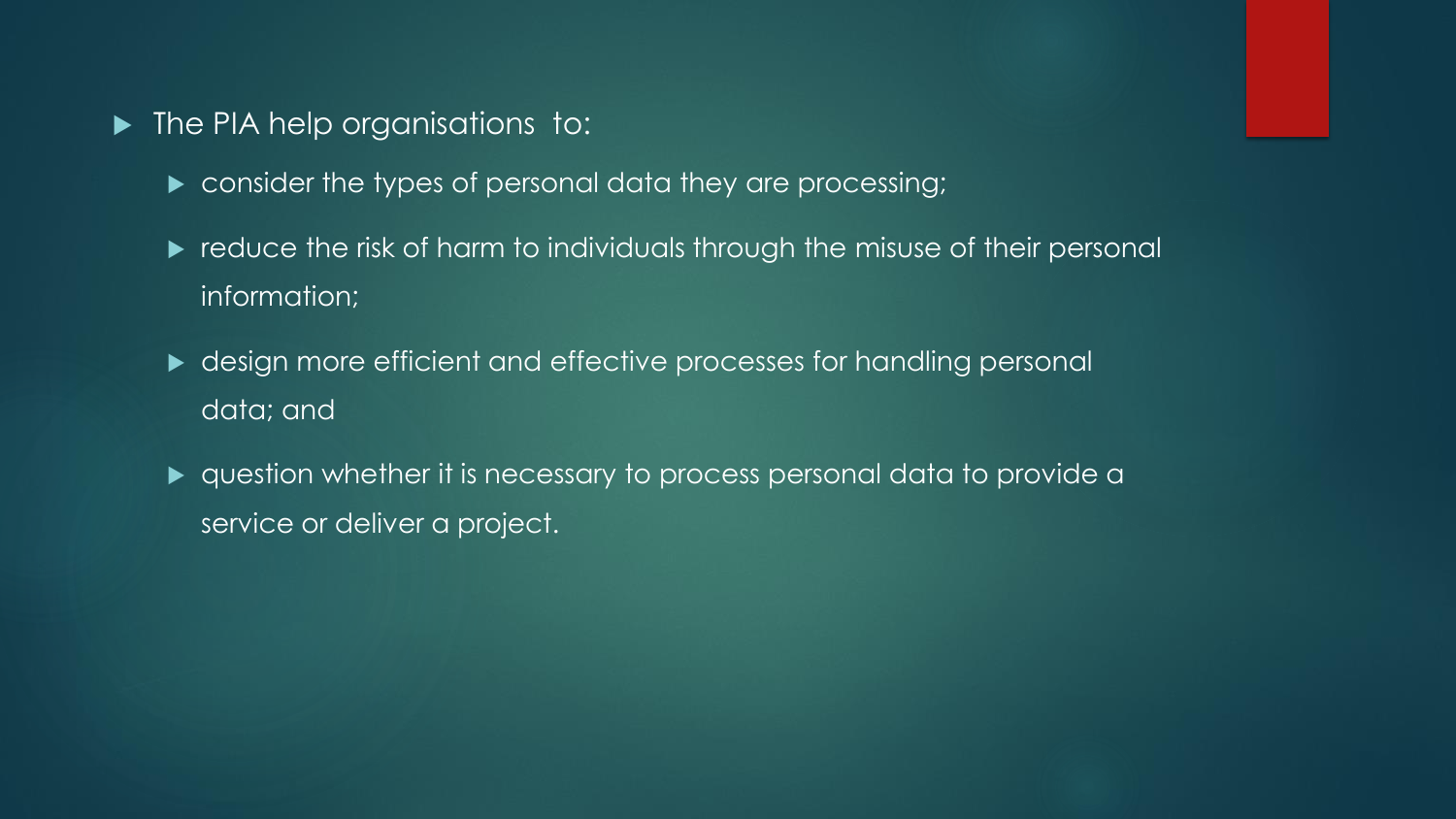## RECOMMENDATIONS:-

- Constitutional measures
	- Strong constitutional protection should be provided for both privacy and freedom of expression. This should encompass positive protections for these rights and, ideally, impose a positive obligation on the State to provide protection against private interferences with these rights.
- CIVIL AND CRIMINAL SANCTIONS
- CORPORATE POLICIES
	- A possible set of principles to underpin a corporate policy on privacy could be as follows:
	- (1) No Surprises. Companies and services should only use, collect and share information about users as disclosed in clear, concise, easy to understand, notices.
	- (2) Real Choices. Companies and services should give users actionable and informed choices by providing clear information at the point of collection and providing a choice to opt-out whenever possible.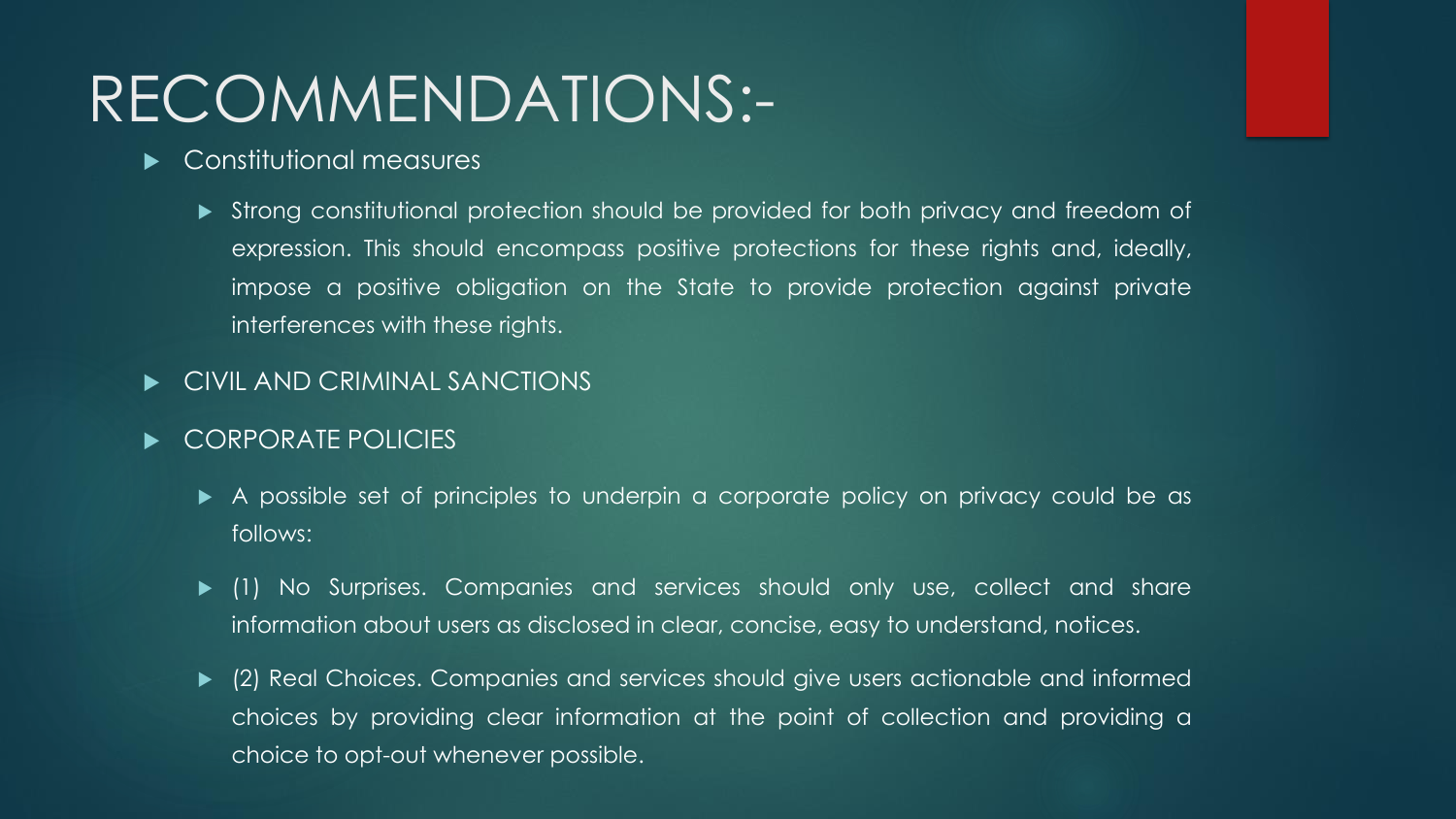### RECOMMENDATIONS:-

- (3) Sensible Settings. Companies and services should establish default settings in products and services that balance privacy, security and user experience.
- (4) Limited Data. Companies and services should collect and retain the least amount of information necessary for the feature or task and meet users' reasonable expectations of privacy. Anonymous, aggregate data should be used whenever possible, and personal information collected should only be kept for as long as necessary to serve the purpose it was collected for.
- (5) User Control. Companies and services should not track or disclose personal user information without the user's consent. They should employ privacy enhancement that put people in control over their information and enable them to understand how their information is being used and stop collection and tracking of their personal information if they choose.
- (6) User Access. Users should have the right to know when their data is being collected or processed and to access that data in an understandable form. This information should be provided to users without charge and they should have the power to delete or correct errors in information.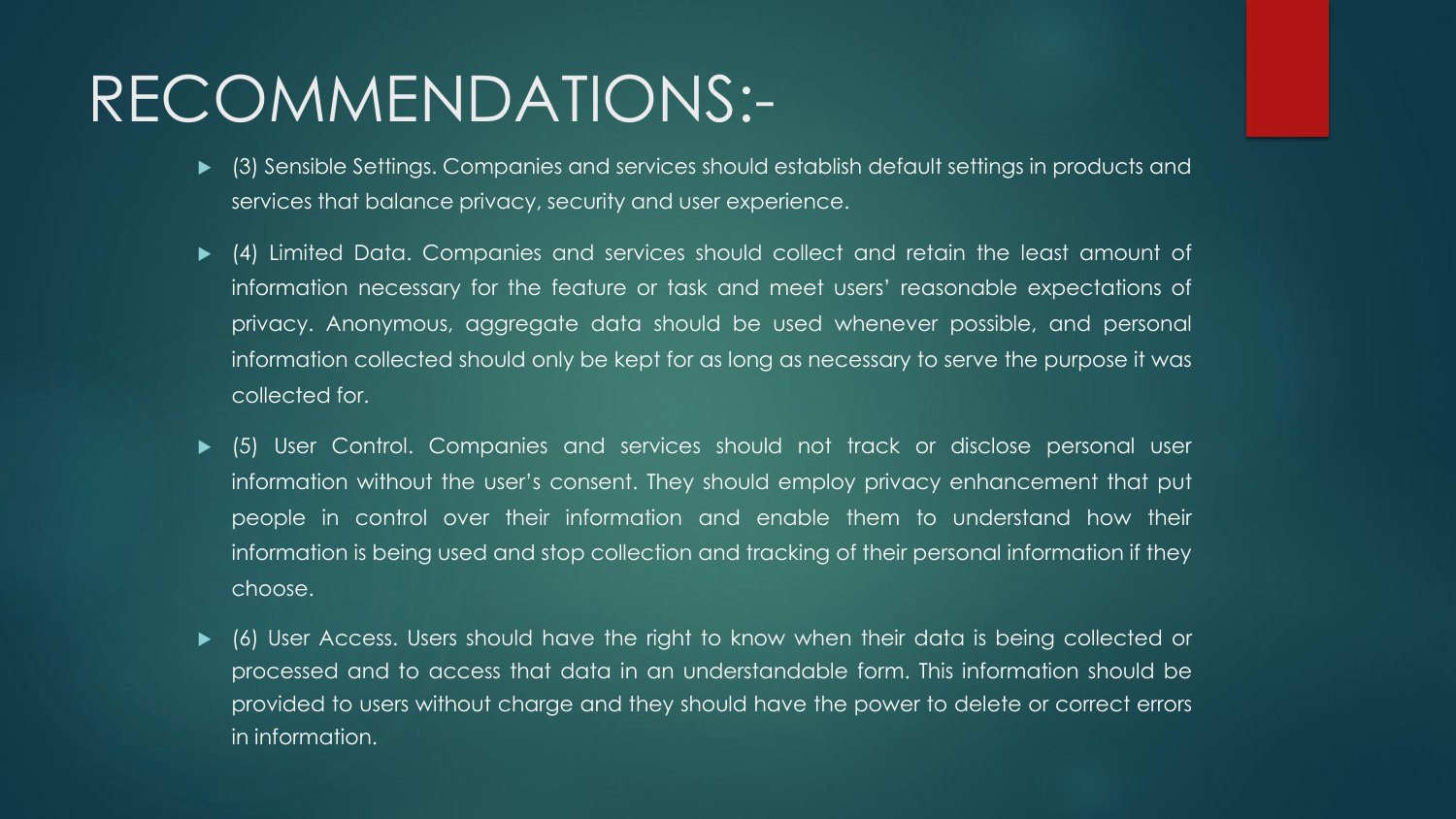### RECOMMENDATIONS:-

- (7) Trusted Third Parties. Companies and services should make privacy a key factor in selecting and interacting with partners. In addition, all third party companies, services, and applications should uphold these privacy principles.
- (8) Security. Companies and services should take appropriate measures to protect data against both natural and human risks, including unauthorized access, misuse or error. If a website or service's security is breached, users have a right to know immediately.
- (9) Transparency of Government Sharing. Companies and services should notify users about government requests for information associated with users' accounts when permitted to do so by law, giving users the opportunity to contest that demand for their data if they choose to.
- (10) Providing Remedies: Where a company identifies that they have caused or contributed to adverse impacts on users' privacy, they should make provision for, or cooperate in, handling complaints and providing a remedy to those users through a transparent process.
- (11) Privacy Across the Board. Privacy protections should apply equally across all online and mobile platforms and to all companies, services and third-party applications. Companies should also make sure partners uphold strong privacy principles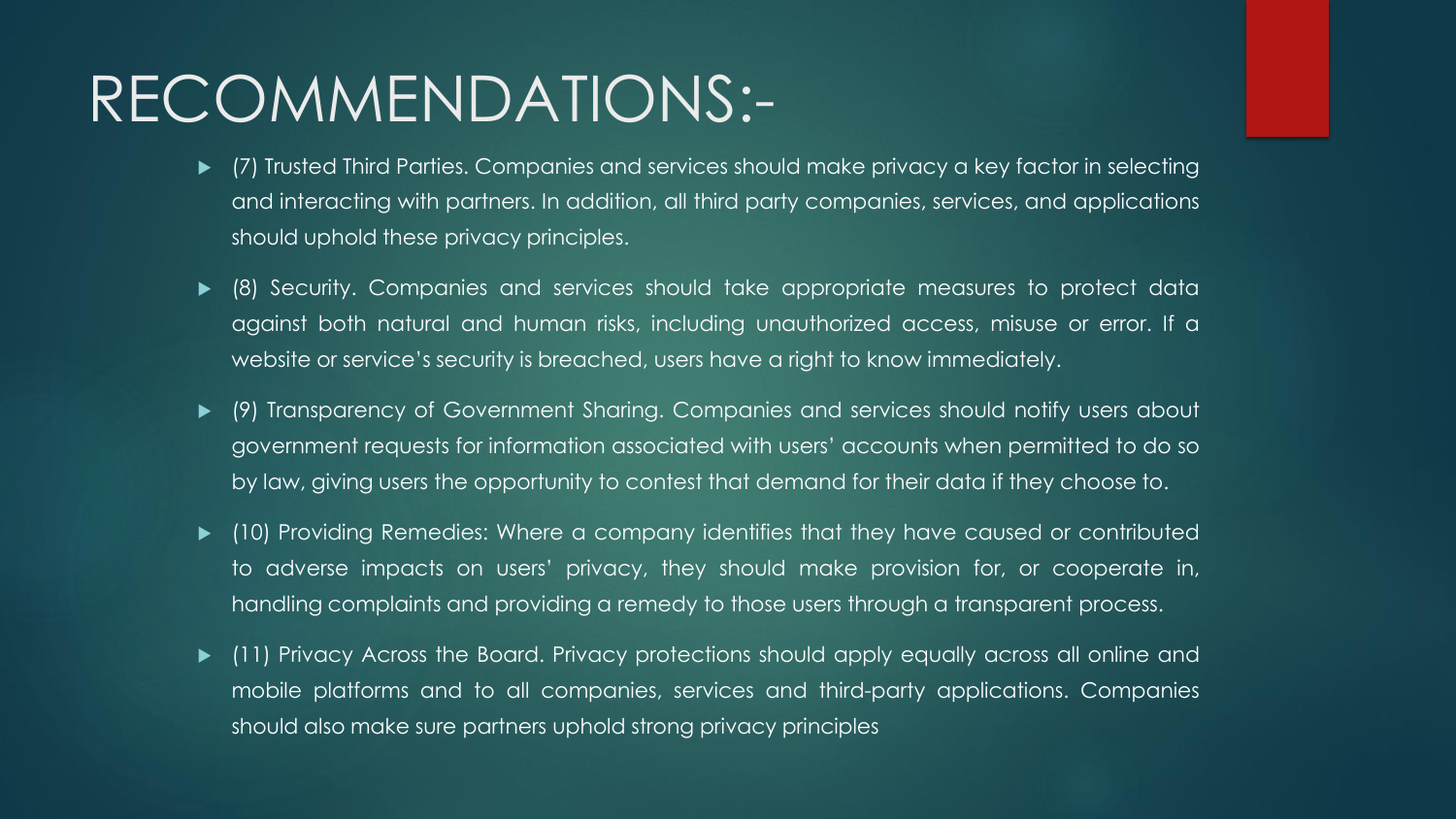### Conclusion

- While technologies and new programmes may help target, support, and secure development, their adoption must be subjected to rightsbased questions about whether they are the necessary, proportionate, and effective methods for development, and whether legal frameworks exist to protect against privacy abuses.
- The challenge is to improve access to and understanding of technologies, ensure that policy makers and the laws they adopt respond to the challenges and potentialities of technology, and generate greater public debate to ensure that rights and freedoms are negotiated at a societal level.